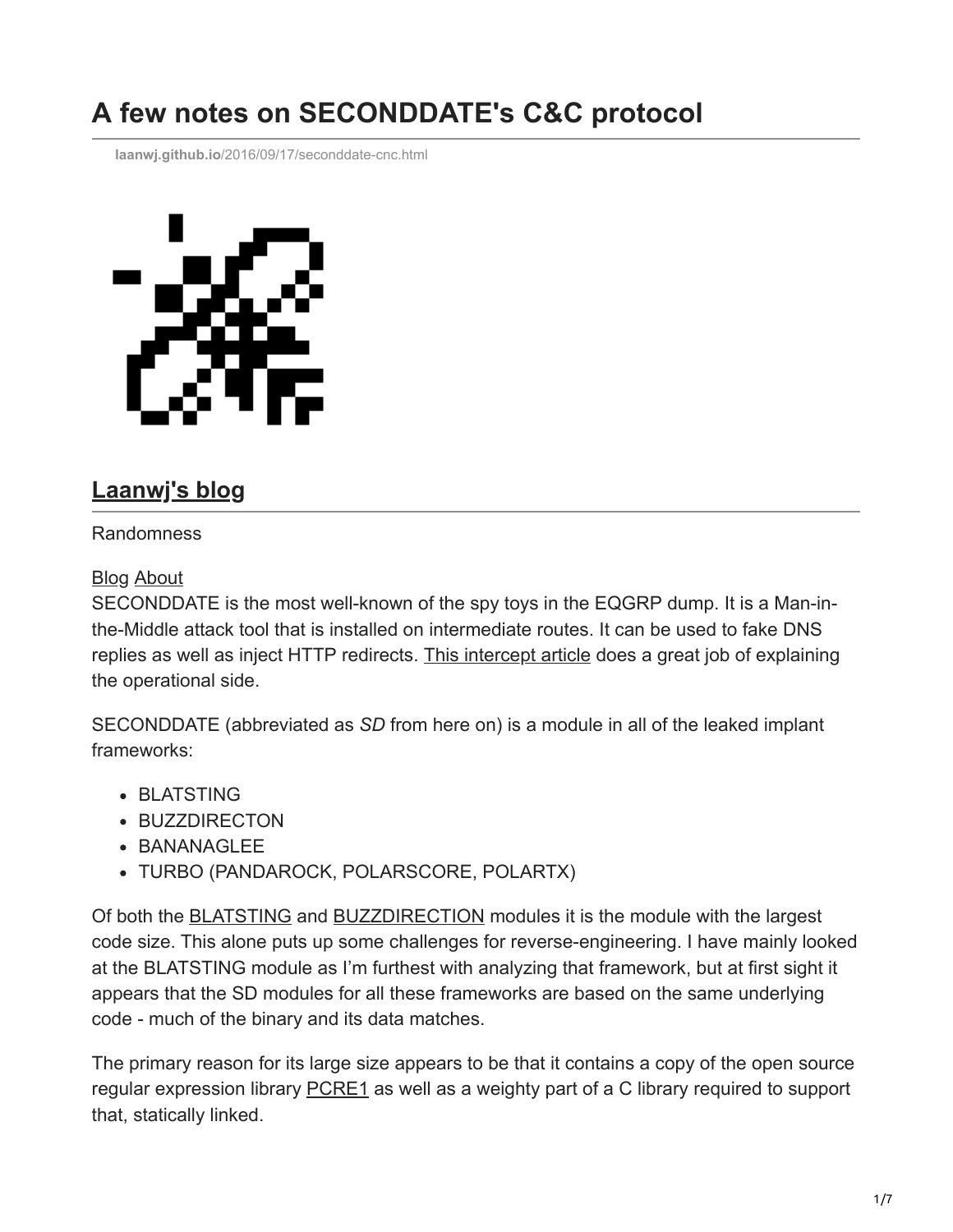[Pretty soon](https://twitter.com/orionwl/status/765849507116507136) after examining the dump I noticed that many of the SD [Listening Post](https://laanwj.github.io/2016/09/09/blatsting-lp-transcript.html) executables still had some debugging symbols. After [dumping these](https://gist.github.com/laanwj/96841340cecb5ada220af39551df2896) with dwarf to c, a tool I wrote a few years back for a completely different reason, I surmised that the whole C&C protocol was already revealed there.

But only recently after completing the BLATSTING simulation and experimenting with it a it I could know this for sure.

#### **Header**

The SD C&C protocol uses encrypted UDP packets with a fixed payload size of 1060 bytes, contents defined by:

```
typedef struct
{
 int munge; /* +0x0 *int magic; /* +0x4 *int checkSum; /* +0x8 */
 /* De-munging and checksum XORing starts here */
 unsigned char encCounter[8]; /* +0xc */
 /* Decryption starts here */
 int encMagic; /* +0x14 */
 int sequenceNum; /* +0x18 */
 unsigned int type; /* +0x1c */
 int errCode; /* +0x20 */
 unsigned int logTime; /* +0x24 */
 union
 {
   RULE_TYPE rule;
   SD_INFO info;
   LOG_ENTRY log[15];
 }; /* +0x28 * /} SD_PDUTYPE;
```
#### **Commands**

Of these header fields type specifies the type of packet, which in turn specifies which of the union fields should be used to access the parameters. These were not part of the debug information but fairly easy to discover playing with the LP program:

|             | type description parameter |      |  |
|-------------|----------------------------|------|--|
| $0x01$ ping |                            | N/A  |  |
|             | 0x02 set rule              | rule |  |
|             | 0x03 enable rule rule      |      |  |
|             | 0x04 disable rule rule     |      |  |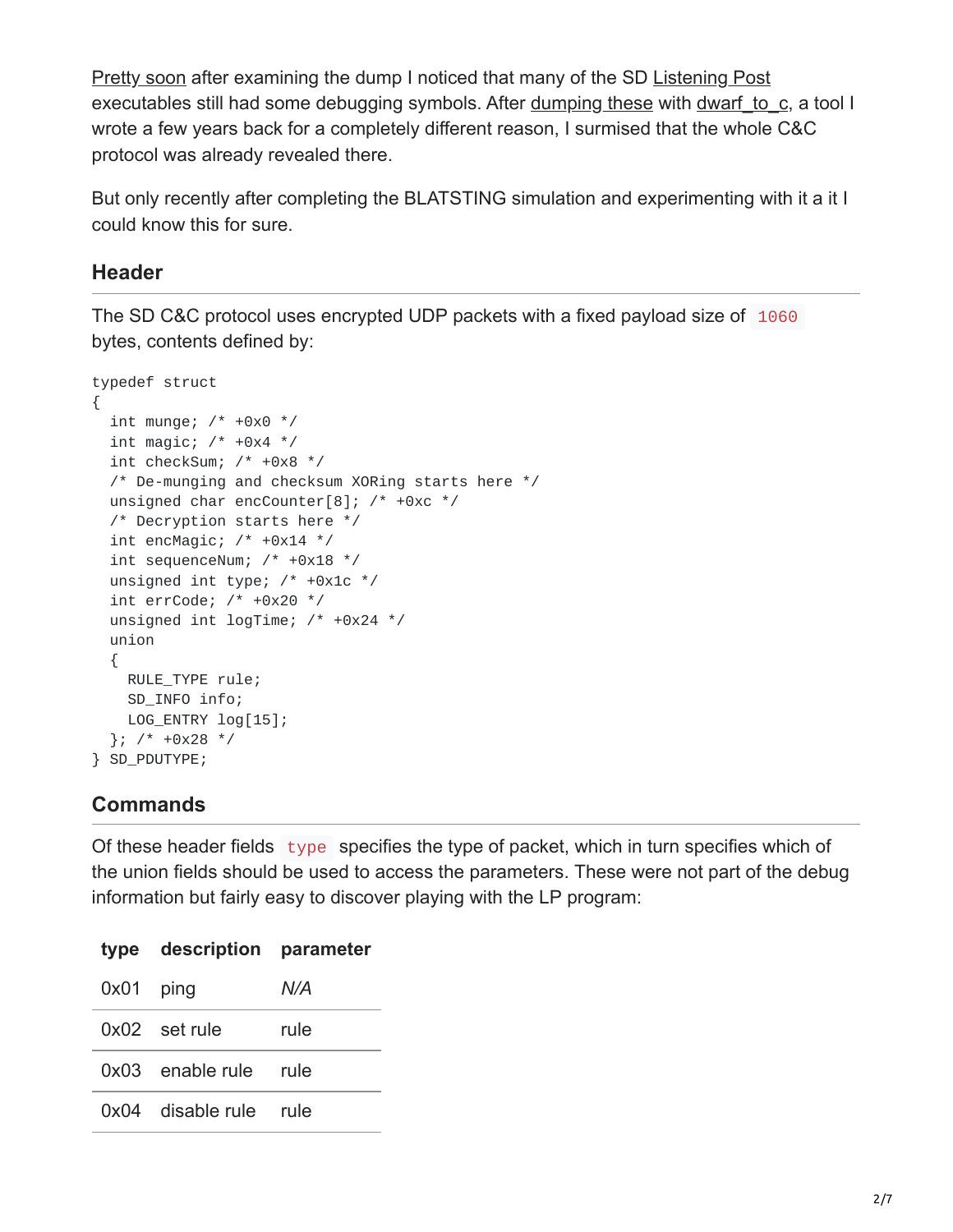|            | type description parameter |      |  |
|------------|----------------------------|------|--|
|            | 0x05 get rule              | rule |  |
|            | 0x06 get log               | log  |  |
|            | $0x07$ get info            | info |  |
|            | 0x08 uninstall             | N/A  |  |
| 0x09 hello |                            | N/A  |  |
|            | 0x0a clear log             | N/A  |  |

#### **Rule definitions**

Rule definitions are the bread and butter of this software. They define what to match on (TCP or UDP packets), a regular expression on the packet contents, and a specification of what to inject in turn. They can be set using the set rule command, enabled and disabled using the enable rule and disable rule command respectively, and requested using get rule .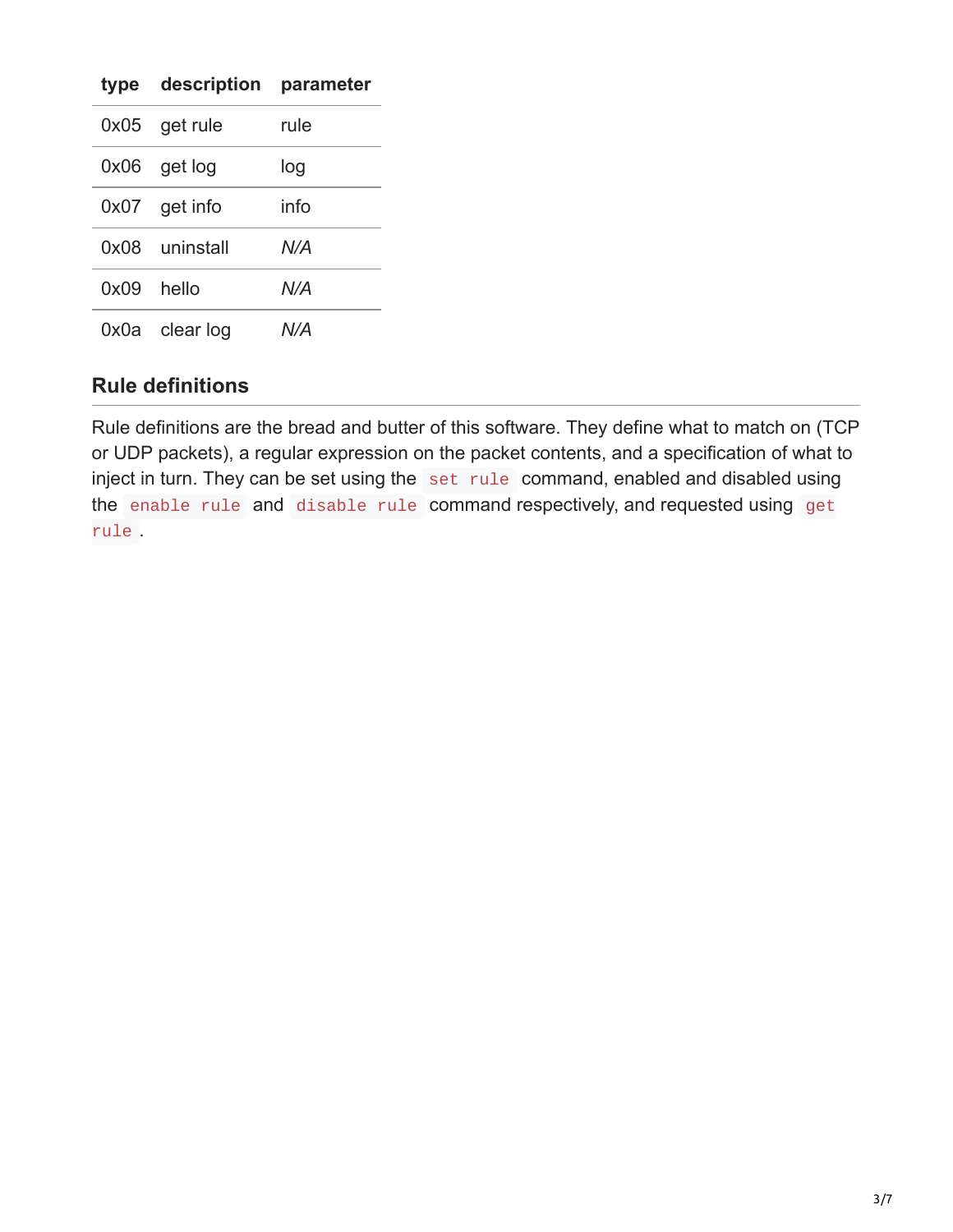```
typedef struct
{
 unsigned char enabled; /* +0x0 */
 unsigned char checkHTTPGET; /* +0x1 */
 unsigned char checkPattern; /* +0x2 */
 unsigned char tcpFlags; /* +0x3 */
 unsigned char injectflag; /* +0x4 */
 unsigned int index; /* +0x8 */
 unsigned int start_index; /* +0xc */
 unsigned int stop_index; /* +0x10 */
 unsigned int tagOffset; /* +0x14 */
 unsigned int u_timestamp; /* +0x18 */
 unsigned int e_timestamp; /* +0x1c */
 unsigned int srcAddrFilter; /* +0x20 */
 unsigned int srcAddrFilterMask; /* +0x24 */
 unsigned int dstAddrFilter; /* +0x28 */
 unsigned int dstAddrFilterMask; /* +0x2c */
 unsigned int protocolFilter; /* +0x30 */
  short unsigned int srcPortFilter; /* +0x34 */
 short unsigned int dstPortFilter; /* +0x36 */
 unsigned int minInterval; /* +0x38 */
 unsigned int maxInjections; /* +0x3c */
 unsigned int injectWindow; /* +0x40 */
 unsigned int injectLen; /* +0x44 */
 unsigned int currentInjections; /* +0x48 */
 unsigned int totalInjections; /* +0x4c */
 unsigned int totalMisses; /* +0x50 */
 unsigned int nextInjectTime; /* +0x54 */
 unsigned int injectWindowEnd; /* +0x58 */
 unsigned char pattern[256]; /* +0x5c */
 unsigned char inject[512]; /* +0x15c */
} RULE_TYPE;
```
#### **Info structure**

Some basic information about the implant can be requested using the get info command:

```
typedef struct
{
  unsigned int version; /* +0x0 */
  unsigned int logEntries; /* +0x4 */
  unsigned int ruleCount; /* +0x8 */
  unsigned int timeStamp; /* +0xc */
} SD_INFO;
```
#### **Log structure**

The implant keeps a small log of the last matches and injections that it did (likely in a circular buffer). This can be requested using the get log command and wiped with the clear log command.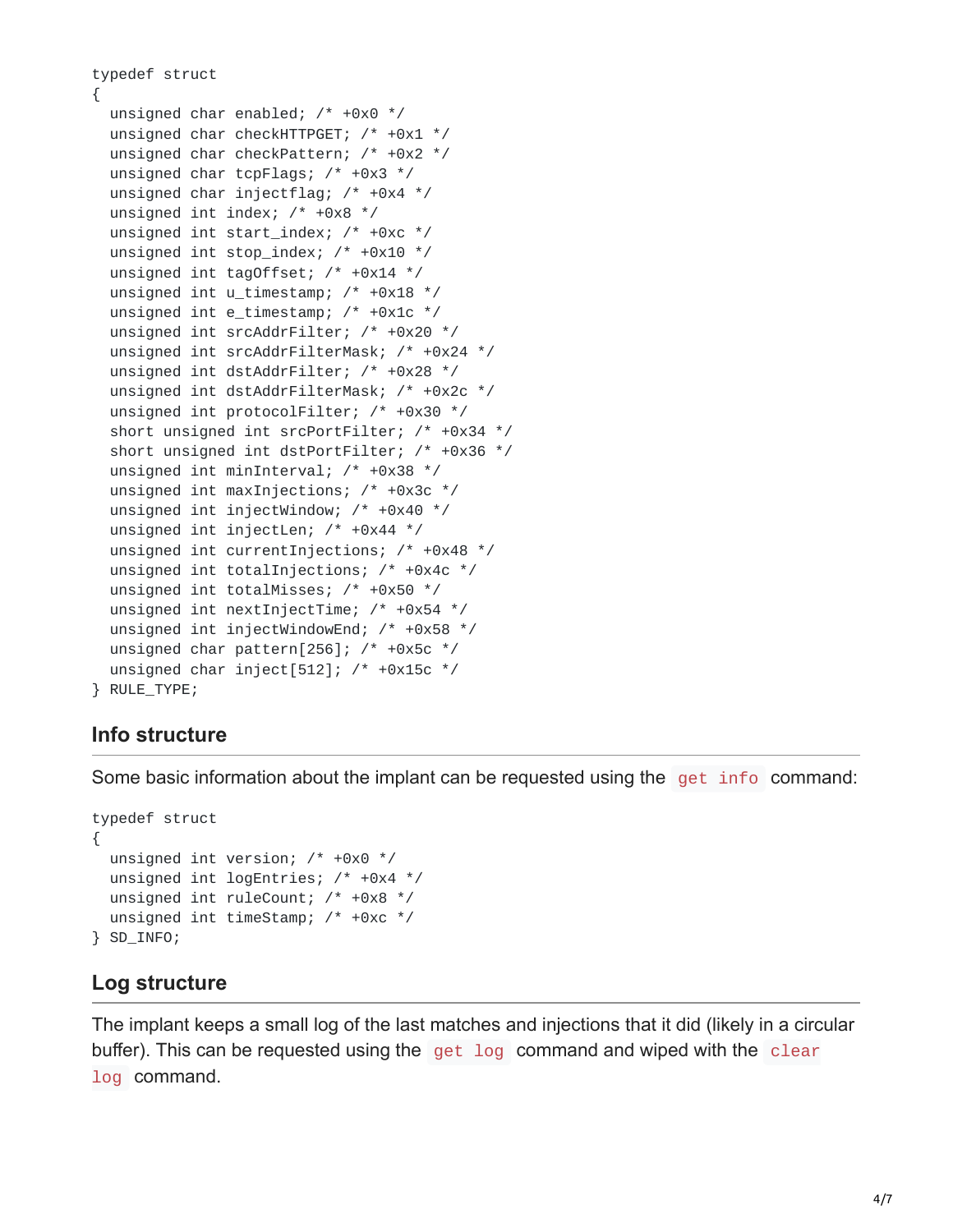```
typedef struct LOG_ENTRY_
{
  unsigned int index; \frac{1}{2} +0x0 \frac{*}{2}unsigned int srcAddr; /* +0x4 */
  unsigned int dstAddr; /* +0x8 */
  short unsigned int srcPort; /* +0xc */
  short unsigned int dstPort; /* +0xe */
  unsigned int timeStamp; /* +0x10 */
  unsigned int rule; /* +0x14 */
 char protocol; /* +0x18 */char dataBuffer[40]; /* +0x19 */
} LOG_ENTRY;
```
## **Decryption**

Received UDPv4 packets go through the following flow:

- After receiving a packet first the size is checked against 1060 (like in BLATSTING, the ports don't matter, though the LP always uses source port 32768 and a random destination port).
- If that matches, the first two fields read as big-endian, munge and magic are checked via munge + magic -  $0 \times 61e57cc6 == 0$ . If these match it will proceed to the next steps.
- Then a simple checksum is computed and checked (simply XOR together all 4-byte words), and a XOR de-munging step is done. Munging is the term that the Equation Group uses for simple obfuscation. Anyhow a  $x^2$  xorkey = munge - 0x61e57cc6 is computed and the entire packet is XORed with the 4-byte word.
- Then, the packet is decrypted using RC6 in [CTR \(counter mode\)](https://en.wikipedia.org/wiki/CTR_mode)3, instead of OFB mode as in BLATSTING C&C. The counter is part of every packet, as header field encCounter .
- encMagic is checked to be  $0 \times 9e$   $0 \times 1a$   $0 \times 83$   $0 \times 3a$ . If this matches, the packet is dispatched for command processing.

It does not look like the packets are authenticated in any way. There is no MAC. This is usually a bad idea, but even more with crypto modes such as CCM that use the underlying block cipher as a stream cipher. Bits can be flipped for a lot of fun as long as you don't forget to update the checksum.

Again, if you were hoping to find evidence of unworldly cryptographic magic here, you'll be disappointed.

## **Hardcoded key**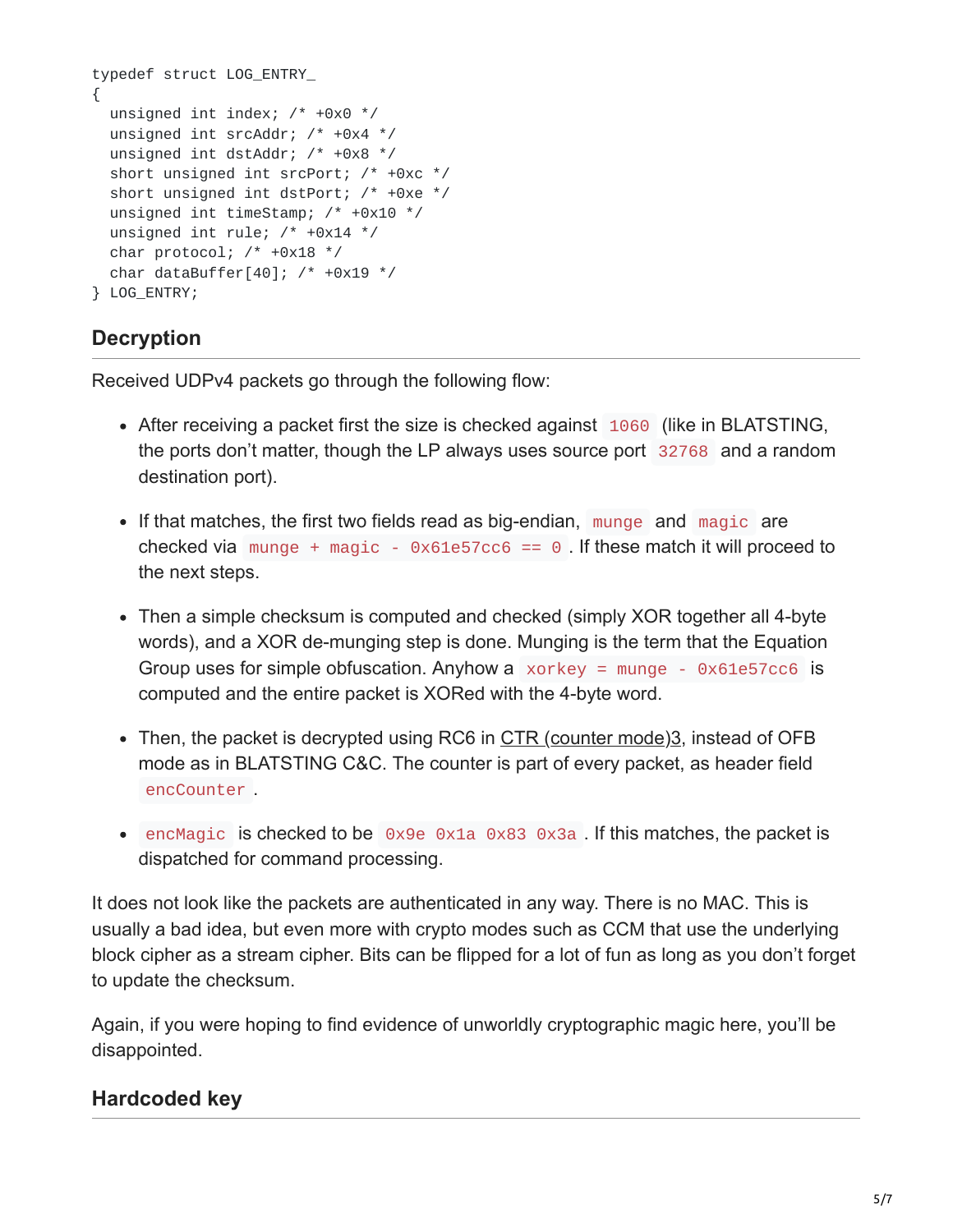Curiously all the samples in the dump use a hardcoded RC6 key:

e2be1a91aed43cf0398acdd13f7bc3f9 2. I have only verified this for sure with the BLATSTING implementation but this key can be found (in binary, not as hex string) in all implants of SD as well as all LP executables to control it, except for BUZZDIRECTION.

There appears to be no way to change or override the key externally, although there is of course the possibility that the "keying system", which is missing from this dump for all of the frameworks, changes the key in the binary.

## **Conclusion**

|                                                                                                                                                                                                                                                                                                                                                                          |                                                                                                                                                                                                                                                                                                                                                                                                                      |                                                                                                                                     | $\mathbf{G}$                                                                                                                                                                                                       | m<br>$\Box$<br>$\blacksquare$                                                                                                                                                                                                                                                              |                                                                                                  |  |  |
|--------------------------------------------------------------------------------------------------------------------------------------------------------------------------------------------------------------------------------------------------------------------------------------------------------------------------------------------------------------------------|----------------------------------------------------------------------------------------------------------------------------------------------------------------------------------------------------------------------------------------------------------------------------------------------------------------------------------------------------------------------------------------------------------------------|-------------------------------------------------------------------------------------------------------------------------------------|--------------------------------------------------------------------------------------------------------------------------------------------------------------------------------------------------------------------|--------------------------------------------------------------------------------------------------------------------------------------------------------------------------------------------------------------------------------------------------------------------------------------------|--------------------------------------------------------------------------------------------------|--|--|
| $\blacksquare$ Apply a display filter  < Ctrl-/>                                                                                                                                                                                                                                                                                                                         |                                                                                                                                                                                                                                                                                                                                                                                                                      |                                                                                                                                     |                                                                                                                                                                                                                    |                                                                                                                                                                                                                                                                                            | $\blacksquare$ Expression $\blacksquare$                                                         |  |  |
| No.<br>Time<br>10.000000<br>20.028014<br>3 0.030064<br>4 0.044367<br>5 8,023225<br>6 8,042603<br>7 14,487604<br>8 14,518063                                                                                                                                                                                                                                              | Source<br>192.168.1.1<br>192.168.1.2<br>192.168.1.1<br>192.168.1.2<br>192.168.1.1<br>192.168.1.2<br>192.168.1.1<br>192.168.1.2                                                                                                                                                                                                                                                                                       | Destination<br>192.168.1.2<br>192.168.1.1<br>192.168.1.2<br>192.168.1.1<br>192.168.1.2<br>192.168.1.1<br>192.168.1.2<br>192.168.1.1 | Protocol Length Info<br><b>UDP</b><br><b>UDP</b><br><b>UDP</b><br><b>UDP</b><br><b>UDP</b><br><b>UDP</b><br><b>UDP</b><br><b>UDP</b>                                                                               | $1102$ 32768 $\rightarrow$ 13447<br>$1102$ 13447 $\rightarrow$ 32768<br>$1102$ 32768 $\rightarrow$ 16677<br>$1102$ 16677 $\rightarrow$ 32768<br>$1102$ 32768 $\rightarrow$ 18999<br>$1102$ 18999 $\rightarrow$ 32768<br>$1102$ 32768 $\rightarrow$ 29654<br>1102 29654 $\rightarrow$ 32768 | Len=1060<br>Len=1060<br>Len=1060<br>Len=1060<br>$Len=1060$<br>$Len=1060$<br>Len=1060<br>Len=1060 |  |  |
| Frame 1: 1102 bytes on wire (8816 bits), 1102 bytes captured (8816 bits)<br>Ethernet II, Src: RealtekU_12:34:56 (52:54:00:12:34:56), Dst: RealtekU_78:9a:bc (52:54:00:78:9a:bc)<br>▶ Internet Protocol Version 4, Src: 192.168.1.1, Dst: 192.168.1.2<br>▶ User Datagram Protocol, Src Port: 32768 (32768), Dst Port: 13447 (13447)<br>$\triangleright$ Data (1060 bytes) |                                                                                                                                                                                                                                                                                                                                                                                                                      |                                                                                                                                     |                                                                                                                                                                                                                    |                                                                                                                                                                                                                                                                                            |                                                                                                  |  |  |
| 0000<br>52 54 00 78 9a bc 52 54<br>0010<br>0020<br>0030<br>0040<br>0050<br>0060<br>0070<br>0080                                                                                                                                                                                                                                                                          | 04 40 00 00 40 00 40 11 b3 59 c0 a8 01 01 c0 a8<br>01 02 80 00 34 87 04 2c a0 cd b3 34 f8 2d ae b0<br>84 99 65 ff 68 62 c8 c9 f4 9c 7c 3c 3c 37 90 9f<br>65 00 a3 06 c8 0a 87 32 09 ac a9 90 00 c5 48 53<br>67 e6 f0 fe 69 ec f2 6e c1 eb 26 de c1 29 ac 52<br>75 25 e9 ff aa 73 c4 5f 1f 41 42 ff a5 6b 85 89<br>e3 cf c3 1b 86 9a 08 42 30 06 44 dc 11 4c cb 7f<br>61 2f 6b c6 d8 11 35 08 37 f8 76 8a f4 98 a4 b9 | 00 12 34 56 08 00 45 00                                                                                                             | $RT.x$ RT $.4V$ E.<br>$\dots$ .4, 4<br>$\ldots$ e.hb. $\ldots$   << 7<br>$e. \ldots .2 \ldots .1$<br>$g \ldots i \ldots n \ldots k \ldots$ ).R<br>u%s._ .ABk<br>$\ldots \ldots$ . B $\Theta$ . D. . L<br>a/k5. 7.v |                                                                                                                                                                                                                                                                                            |                                                                                                  |  |  |
| E.<br>Data (data), 1060 bytes<br>Caroonahatafa Ulireabarkakuma of CECONDDATE COO naakata Waydaha niga ta haya a                                                                                                                                                                                                                                                          |                                                                                                                                                                                                                                                                                                                                                                                                                      |                                                                                                                                     |                                                                                                                                                                                                                    | Packets: 18 · Displayed: 18 (100.0%) · Load time: 0:0.0 Profile: Default                                                                                                                                                                                                                   |                                                                                                  |  |  |

*Screenshot of a Wireshark dump of SECONDDATE C&C packets. Would be nice to have a dissector… Here's the accompanying [seconddate.cap](https://laanwj.github.io/assets/2016/09/17/seconddate-cnc/seconddate.cap) file.*

I hope this article gives enough information to detect SD C&C usage in the wild. I may do a [LP transcript](https://laanwj.github.io/2016/09/09/blatsting-lp-transcript.html) or demo of using the implant later on. Also I think the rule structure deserves more attention.

## *Footnotes*

1. I found at least regexp\_compile and regexp\_match with the same API as documented by PCRE. It is used to look for the for the famous string ace02468bdf13579 (see the Intercept article linked at the beginning) match HTTP in TCP streams with  $\sqrt{GET.*}$ (?:/ |\\.(?:htm|asp|php)).\*\\r\\n , as well as look for user-defined patterns.